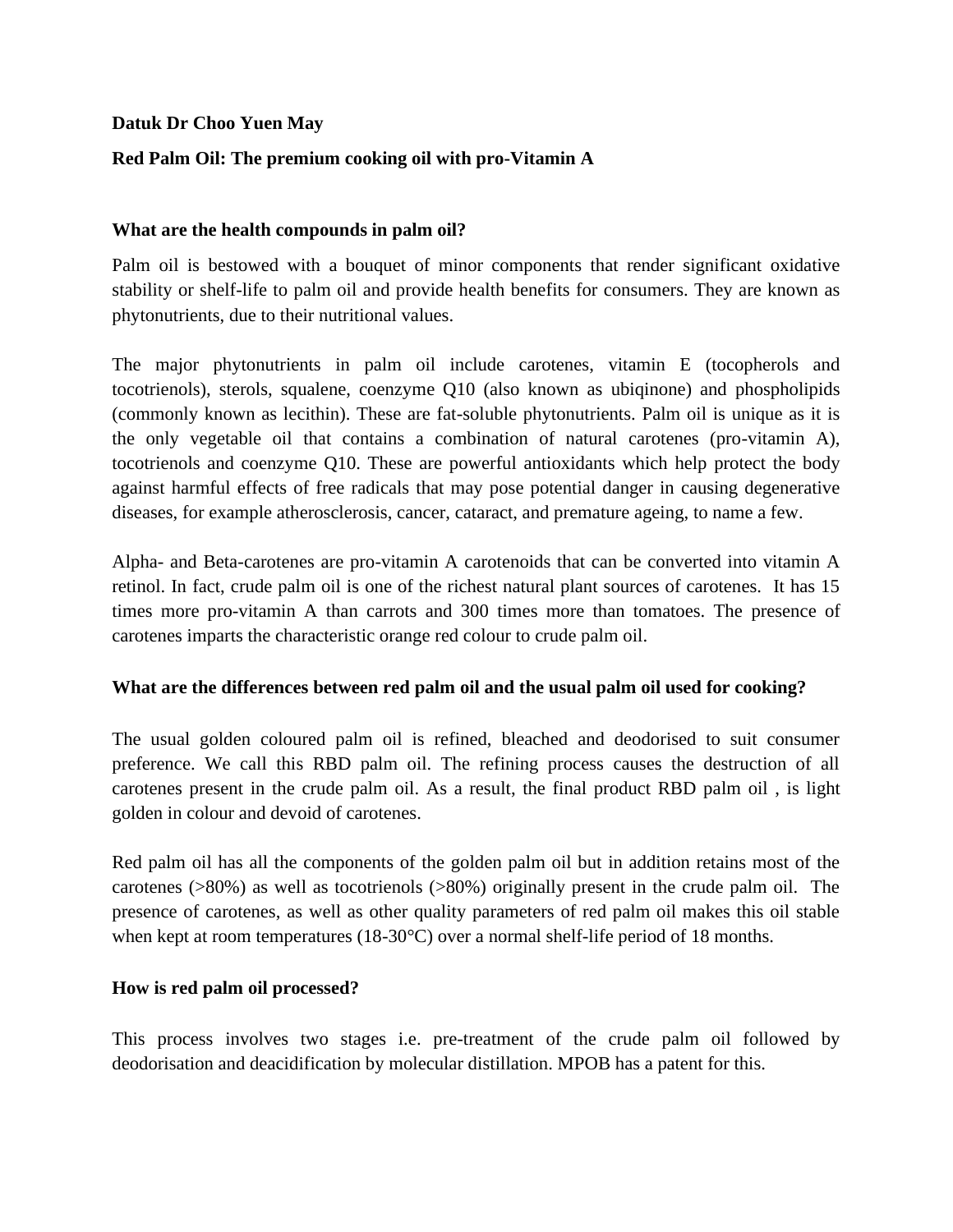A commercial plant was built in Johor and the product with the Trade name CAROTINO is now being marketed in more than 30 countries worldwide. Today, there are other brands of red palm oil available in the market produced using different technologies.

## **Are the benefits of red palm oil tested?**

MPOB tested the efficacy of red palm oil supplementation in collaboration with Lanzhou University and the Chinese Nutrition Society between 2014-2016. A vitamin A intervention Program was conducted in Gansu, China. Biscuits made from CAROTINO Red Palm Oil were given every day to schoolchildren who were suffering from malnutrition, especially vitamin A deficiency. This study involved 2,000 elementary school students (7-12 years old). At the end of the study the results showed that the biscuits significantly reduced the incidence of vitamin A deficiency from 21.6 % to 6.1%. This landmark study has been well documented by the Chinese scientists. The usefulness of red palm oil is recognized and all barriers to the import of the oil has been removed, e.g. red colored oil > 7R or greater is allowed.

## **How can red palm oil be used in cooking?**

Red palm oil is used as salad oil and salad dressing; in bakery products such as cake and biscuits; in curries, satay sauce, sambals as well as any stir-fried dishes. It can also be used for margarine and butter oil substitute formulations to give the required colour for the final products and the desired level of pro-vitamin A. When used judiciously it has been used in deep frying of chips to impart a pleasing flavour and colour. Thus, it has been widely used in consumer and industrial products worldwide. Sensory-wise, red palm oil is as good as the golden coloured palm oil. The red colour imparted to cooked food is attractive. The colour also shows phytonutrients like carotenes and tocotrienols are present in the food cooked with red palm oil.

# **What are the other carotene products from palm oil?**

Palm carotene concentrate can be used as a natural food colorant or encapsulated in the form of soft capsules for use as a nutrition supplement. The Food and Agricultural Organisation (FAO) has accepted and included palm oil carotenes as a permissible food colourant. Palm carotenes can be used in dietary supplements, nutraceuticals, pharmaceuticals, cosmeceuticals, functional food and beverages, and feed additives.

The global carotene market is projected to reach USD2,070 million by 2023, registering an annual growth of 4% from 2018 to 2023. Palm carotenes can contribute to this market.